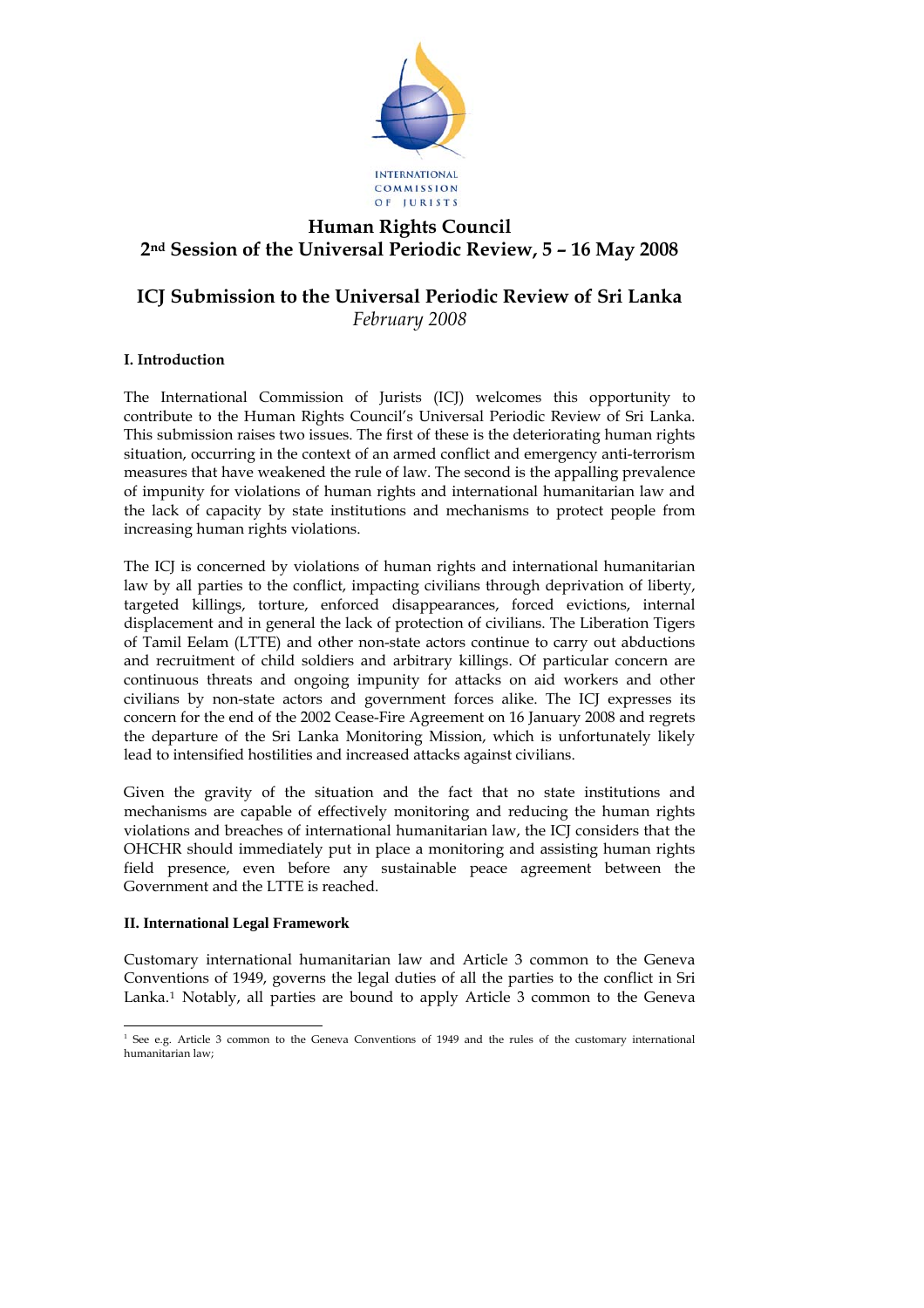Conventions of 1949, and rules of customary international humanitarian law applicable to the internal armed conflict.[2](#page-1-0) The Article 3 common to the Geneva Conventions of 1949 applies to conflicts not of an international character and requires humane treatment, without any adverse distinction, of any and all persons taking no active part in hostilities, including those *hors de combat* by detention or any other reason, prohibits acts of violence towards them, outlaws taking them as a hostages, and guarantees them judicial process by regularly constituted courts.<sup>[3](#page-1-1)</sup> Moreover, as a State Party to the International Covenant on Civil and Political Rights (ICCPR), Sri Lanka is bound by Article 4 of the ICCPR, prohibiting derogations of certain basic rights.[4](#page-1-2) Sri Lanka is also a party to the Protocol on Prohibitions or Restrictions on the Use of Mines, Booby-Traps and Other Devices[.5](#page-1-3)

## **III. Situation in Sri Lanka**

Hostilities in Sri Lanka have escalated dramatically since August 2005. There has been heavy fighting between Government forces and the LTTE, in particular in the east of the island. Human rights violations have included extrajudicial executions and enforced disappearances, $6$  as well as violations of international humanitarian law committed against civilians and persons *hors de combat*.[7](#page-1-5)

The Ceasefire Agreement of February 2002 has collapsed in practice. In late November 2006, the leader of the LTTE stated that the LTTE no longer felt bound by it. In mid-April 2007, the Secretary of the Ministry of Defense was quoted as having said that the ceasefire no longer had meaning.<sup>[8](#page-1-6)</sup> On 16 January 2008, the Government of Sri Lanka explicitly withdrew from the Agreement, an action that may lead to intensification of hostilities and attendant attacks against civilians.

Between April 2006 and March 2007, more than 230,000 people were newly displaced, according to the United Nations High Commissioner for Refugees.[9](#page-1-7) Half of them are from Batticaloa District in the east. They have reportedly faced pressure to return to their homes, including threats by local authorities to stop assistance if they remain in Batticaloa town.[10](#page-1-8)

Concerns have also been raised regarding the functioning and independence of some of Sri Lanka's state institutions.[11](#page-1-9) Since March 2005, the Constitutional Council, the body responsible for making appointments to independent commissions and for approving appointments to positions of leadership in the justice system, including

-

<sup>2</sup> See inter alia International Committee of the Red Cross, Customary International Humanitarian Law, Volume I, Rules*,* Cambridge Press University, 2005. See also The UN *Basic principles for the protection of civilian populations in armed conflicts*, adopted by the General Assembly, Resolution 2675 (XXV); <sup>3</sup> See Art. 3 common to the Geneva Conventions of 1949;

<sup>&</sup>lt;sup>4</sup> Art. 4 para. 2 of the ICCPR states that no derogation may be made from Articles 6, 7, 8 (paras. 1 and 2), 11, 15, 16 or 18. However, the General Comment No. 29 of the UN Human Rights Committee "Derogations during a state of emergency" refers also to other non-derogable rights;

 $^5$  ICRC treaty page, www.icrc.org/ihl.nsf/Pays?ReadForm&c=LK;

<span id="page-1-0"></span><sup>6</sup> See International Crisis Group, "Sri Lanka's Human Rights Crisis," June 2007, p. 10-11, and "Letter to the Human Rights Council" from the Civil Monitoring Committee and the Sri Lankan Human Rights Commission, March 2007. 7 See e.g. International Commission of Jurists, "Sri Lanka - ICJ inquest observer finds flaws in investigation into

<span id="page-1-1"></span>killing of ACF aid workers," April 2007;

<sup>8</sup> Associated Press, Colombo, 12 April 2007;

<span id="page-1-9"></span><span id="page-1-8"></span><span id="page-1-7"></span><span id="page-1-6"></span><span id="page-1-5"></span><span id="page-1-4"></span><span id="page-1-3"></span>

<span id="page-1-2"></span><sup>&</sup>quot;Experiment Conditions flee latest fighting in eastern Sri Lanka," Colombo, 13 March 2007.<br><sup>10</sup> See Inter-Agency Standing Committee Sri Lanka, "Sri Lanka fact sheet: Batticaloa district - 29 Mar 2007";<br><sup>11</sup> Asian Legal Res International Crisis Group, "Sri Lanka's Human Rights Crisis," June 2007;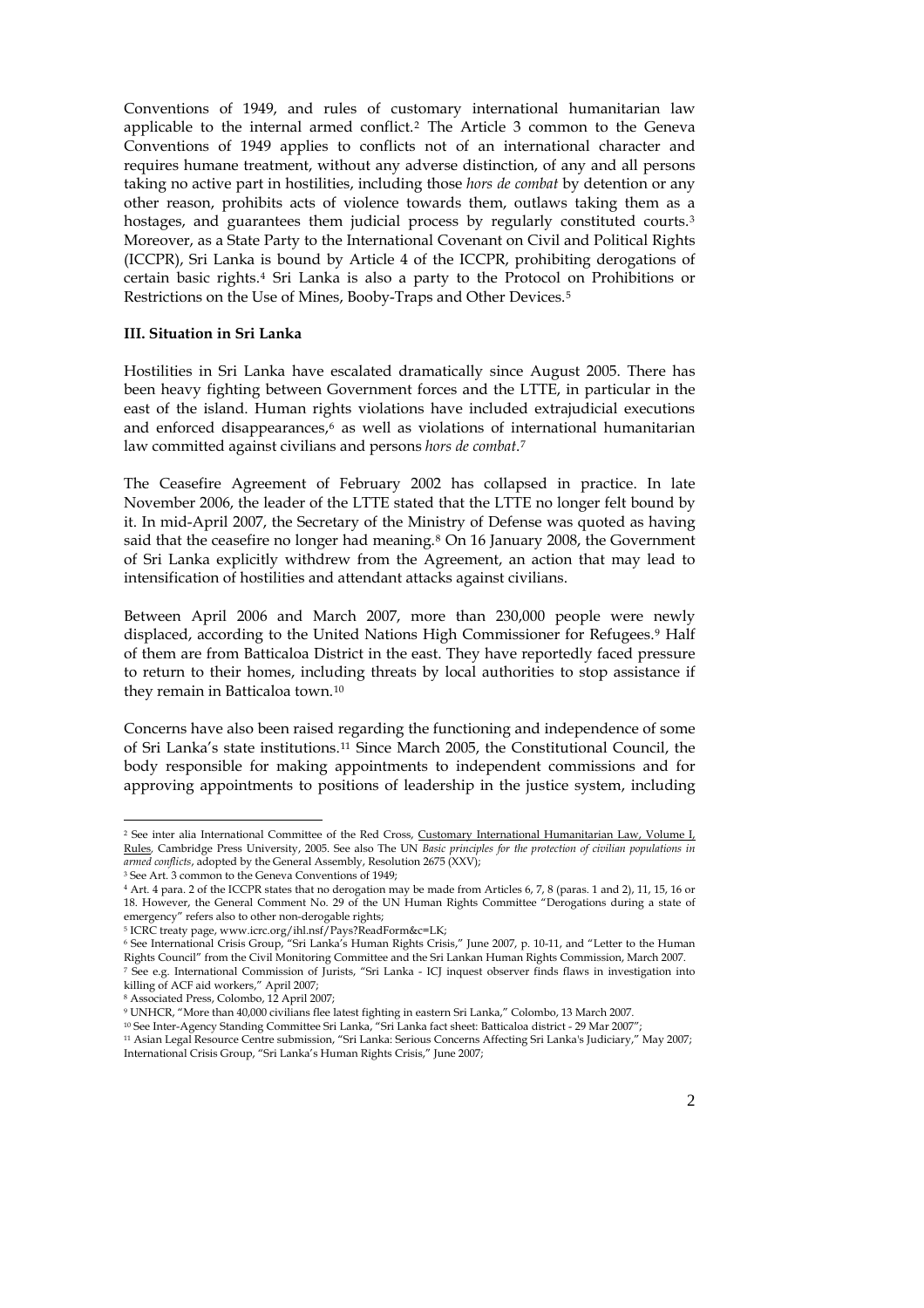Supreme Court Justice, Appeals Court Judge, Attorney General, Human Rights Commissioner, and Inspector-General of Police,[12](#page-2-0) has not been constituted. The President has instead made direct appointments to the Human Rights Commission, and may begin making appointments to other posts over the coming months, while remaining intransigent on the appointment of Constitutional Council members.

The LTTE has been responsible for widespread human rights abuses, including political killings, abductions, recruitment of child soldiers, torture of persons *hors de combat* and threats and intimidation of journalists and others seen as critical of them. In addition, LTTE has involved civilian population in the armed conflict through military compulsory training. There have been also reports of killings, abductions and forced recruitment of child soldiers by the Karuna Group, a breakaway faction of the LTTE. Observers, including Allan Rock, the Special Advisor to the United Nations Special Representative for Children and Armed Conflict, have concluded that certain elements of the Government security forces have been complicit in the recruitment of children by the Karuna Group.[13](#page-2-1)

## **i) Failure to Resolve Killings of Aid Workers and Other Civilians**

The Sri Lankan authorities have proved unable or unwilling to solve the growing number of targeted killings of employees of international aid organizations in government territory. In August 2006, 17 *Action Contre la Faim* workers were shot to death in Muttur. The police investigation into their deaths has lacked impartiality, transparency, or willingness to cooperate with outside forensics experts.[14](#page-2-2) In a meeting with the ICJ's Secretary General in June 2007, the President of Sri Lanka pledged to set up an independent task force within the regular criminal justice system to vigorously renew investigations in the case of *Action Contre la Faim*, as well as the case of the killing of five students in Trincomalee in January 2006. At a meeting with the ICJ on September 5, the Minister of Justice and the Attorney General denied any recollection of the commitment, and to date the task force has not been established.

In the absence of effective investigations, the number of killings has increased. In June 2007 two Sri Lankan Red Cross workers were abducted by unknown gunmen from the Fort Railway Station in Colombo and later murdered; another Red Cross worker was kidnapped from his home in Jaffna and killed on December 14.[15](#page-2-3) These three killings remain unsolved. In total, the Asian Human Rights Commission documented 57 killings and disappearances of local and international humanitarian aid workers between January 2006 and September 2007. Government officials routinely blame these killings on LTTE, without conducting effective investigations; the LTTE, meanwhile, habitually denies involvement. Both sides in the conflict also routinely engage in terror attacks on civilians, while later denying responsibility or, as in the case of many attacks on journalists, justifying them as legitimate military activities.[16](#page-2-4) In total, at least 105 civilians were killed in the first five weeks of 2008,

<u>.</u>

**Comment [I1]:** I can't get the link from this citation to work.

<sup>&</sup>lt;sup>12</sup> Constitution of the Democratic Socialist Republic of Sri Lanka Arts. 41A-C,

<sup>13</sup> www.un.org/children/conflict/pr/2006-11-13statementfromthe127.html;

<sup>14</sup> ICJ, Press Release, 5 July 2005;

<sup>15</sup> ICRC, "Sri Lanka – ICRC Bulletin No. 18 / 2007";

<span id="page-2-4"></span><span id="page-2-3"></span><span id="page-2-2"></span><span id="page-2-1"></span><span id="page-2-0"></span><sup>16</sup> Crisis Group Asia, "Sri Lanka's Human Rights Crisis" Report N°135, 14 June 2007 page 14; HRW, "Sri Lanka: Rebels and Government Should Cease Attacks on Civilians," 30 Nov 2007;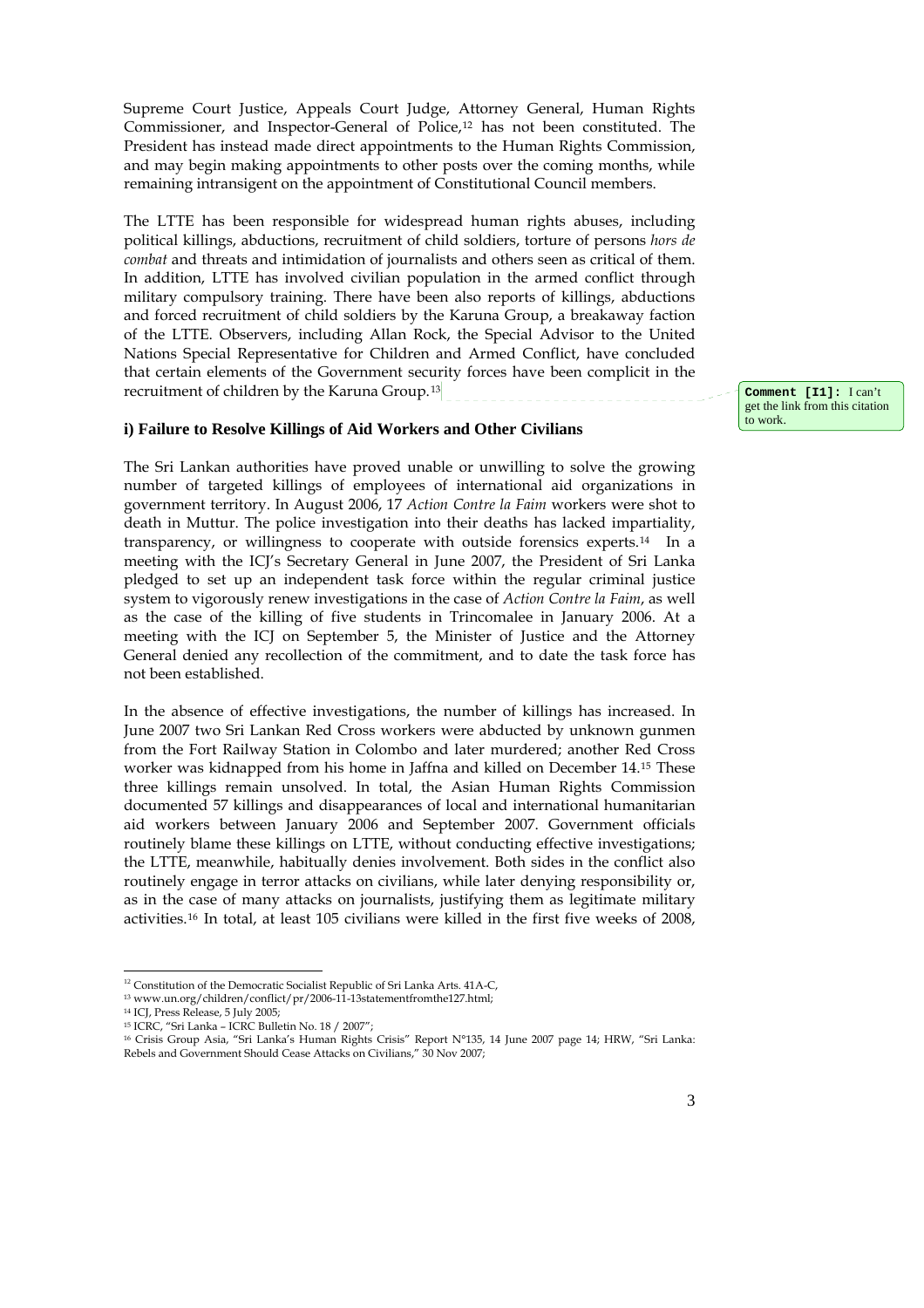according to government figures.[17](#page-3-0) Notably, many of these deaths are caused by Claymore mines placed by LTTE forces on highways or in built-up areas, in violation of a prohibition, under international customary law, to use weapons, which are by nature indiscriminate.[18](#page-3-1)

#### **ii) Inadequacy of Domestic Human Rights Mechanisms**

As the conflict in Sri Lanka has escalated, state institutions and mechanisms have become insufficient to protect civilians. The capacity to protect human rights in Sri Lanka is limited by the longstanding climate of impunity, the dangerous security situation in which human rights defenders have come under attack by both sides, and the sheer scale of the crisis, which has displaced hundreds of thousands of people since late 2005.[19](#page-3-2)

The Human Rights Commission of Sri Lanka (HRC), set up in 1996, has a mandate to investigate incidents of specific violations of fundamental rights and recommend remedies and measures. But time and again it has been unable to fulfill its mandate, primarily due to the lack of cooperation from the Government and the LTTE. The Commission lacks sufficient political weight to access sites of human rights violations or ensure implementation of its recommendations. After a fact-finding mission in December 2003, the HRC stated, "no national or regional human rights entity will be able to effectively monitor and implement human rights standards in the north and the east. No organization or individual enjoys that kind of universal authority and legitimacy." It repeated this concern in April 2005, noting that it had no ability to function in LTTE-controlled areas and so could not investigate LTTE abuses. The HRC's work is further hampered by witnesses' reluctance to testify, given that Sri Lanka lacks a witness protection program, although a bill to create one has been under debate in the parliament for months. In addition, the HRC's independence is increasingly in doubt, as the President of Sri Lanka has begun to directly appoint its members, contrary to the usual procedures set out in the Constitution for making appointments to independent bodies.[20](#page-3-3)

The President of Sri Lanka has also established a Presidential Commission on Inquiry (CoI) to investigate 15 specific human rights violations, including the assassination of the Foreign Minister Lakshman Kadirgamar in August 2005 and the Muttur and Trincomalee massacres. The observers of the Independent International Group of Eminent Persons (IIGEP) monitor the Commission's work and provide technical assistance as necessary. Commissions of inquiry have been set up in Sri Lanka in the past; unfortunately, very few of their recommendations have been implemented and very few of the 4000 cases recommended for further investigation and prosecution have so far resulted in convictions.[21](#page-3-4) The IIGEP reports that the current CoI has not fully exercised its authority, in that it has failed to question officials from the Attorney General's Department on their involvement in prior failed investigations, nor used its power to bring contempt proceedings against

<u>.</u>

<sup>&</sup>lt;sup>17</sup> AFP, "At least 31 killed in recent Sri Lanka fighting," 26 Jan 2008; AP, "Bus Bombing Mars Sri Lanka Anniversary," 5 Feb 2008

<sup>18</sup> IRIN News "SRI LANKA: Claymore mines used to lethal effect," 5 Feb 2008;

<sup>&</sup>lt;sup>19</sup> ICJ, "Discussion Paper on a Human Rights Field Presence in Sri Lanka," Oct 2007, pp. 4-5; <sup>20</sup> Ibid. p. 6;

<span id="page-3-4"></span><span id="page-3-3"></span><span id="page-3-2"></span><span id="page-3-1"></span><span id="page-3-0"></span><sup>21</sup> Ibid. pp. 8-9;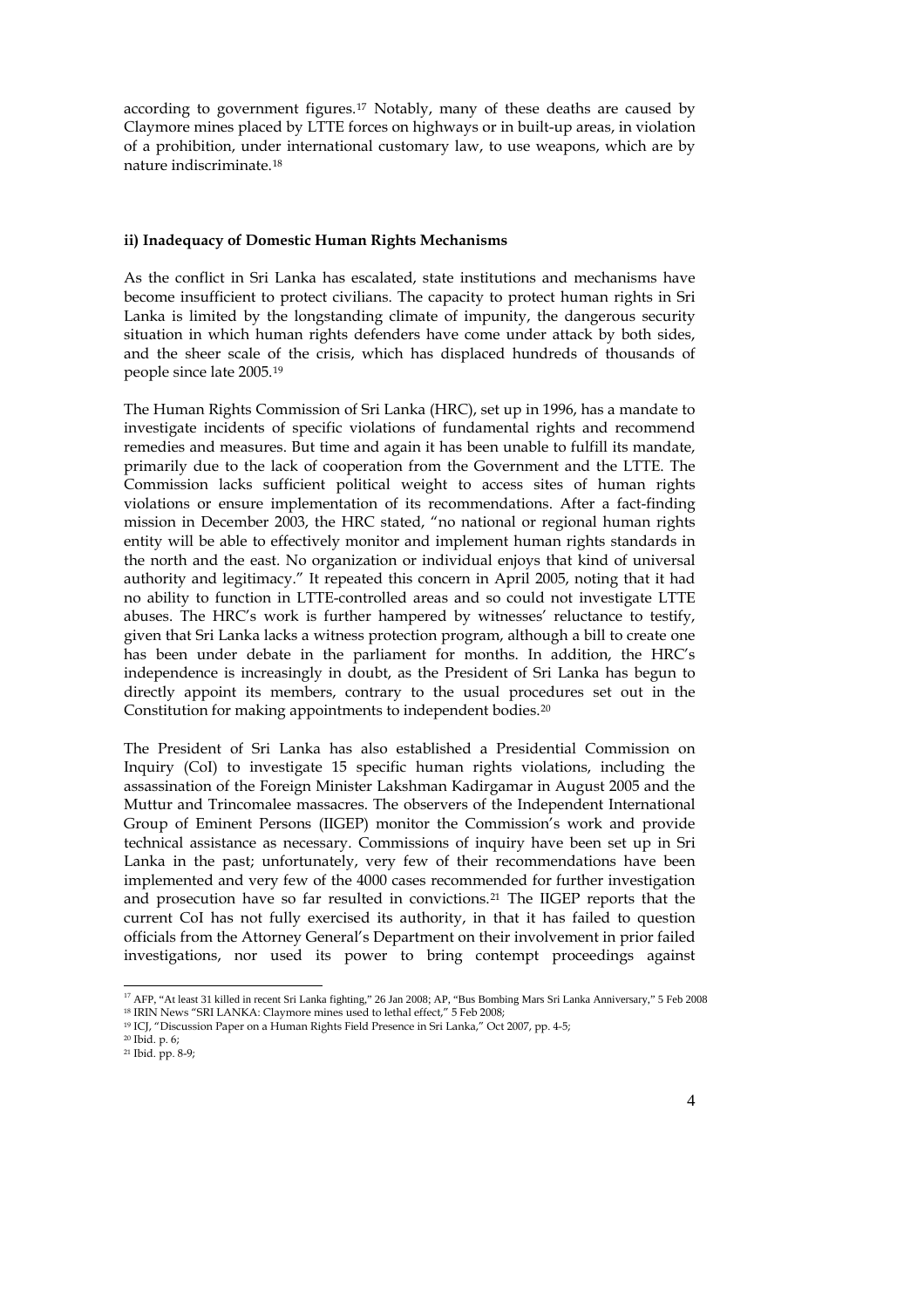government witnesses who refuse to answer its questions by invoking "national security."<sup>[22](#page-4-0)</sup> The CoI has also yet to hold a single public inquiry, more than a year after its inception.[23](#page-4-1) The IIGEP considers that the government's disregard for its concerns about the CoI has rendered its work irrelevant.[24](#page-4-2) The CoI's mandate has recently been extended by a year.[25](#page-4-3)

### **III. Failure of International Human Rights Mechanisms**

The Sri Lankan Monitoring Mission (SLMM), originally composed of 60 European Cease-Fire Agreement monitors, was forced to restrict its activities after the LTTE rescinded guarantees of security for its European Union members in June of 2006, and finally withdrew from the country completely after the Government of Sri Lanka repudiated the Cease-Fire Agreement on 16 January 2008. Although the SLMM was never able to fulfill its mandate completely, it played an important role in investigating and documenting killings and other hostile acts against civilians, on occasion even resolving outstanding disappearances. The end of its monitoring mission will likely further the climate of impunity in the country.

Since mid-2004, a Senior Human Rights Adviser (SHRA) has been posted in Sri Lanka. The role of the SHRA is limited by its mandate and its size. Its principal role is to provide advice and support on strategies to protect human rights and build the human rights capacity of local institutions, civil society and the United Nations itself. Its principal achievement has been to deploy some volunteers to support the HRC's regional offices and facilitate cooperation among human rights agencies.[26](#page-4-4) In comparison with OHCHR country missions, the SHRA's capacity is negligible.

#### **IV. Need for Human Rights Field Presence**

Both the OHCHR and a wide variety of domestic voices have been calling for the establishment of an international human rights field presence in Sri Lanka. Following her October 2007 visit to Sri Lanka, the UN High Commissioner for Human Rights stated, "... in the context of the armed conflict and of the emergency measures taken against terrorism, the weakness of the rule of law and prevalence of impunity is alarming. … (T)here has yet to be an adequate and credible public accounting for the vast majority of these incidents. In the absence of more vigorous investigations, prosecutions and convictions, it is hard to see how this will come to an end." Over the course of 2007, Sri Lanka's two largest opposition parties, the LTTE Peace Council, and the Civil Monitoring Commission, a multiparty committee for monitoring enforced human rights violations, have all said that they would welcome the establishment of international human rights monitoring.<sup>[27](#page-4-5)</sup> On 15 January 2008, the UN High Commissioner recalled, in her press release on the end of ceasefire in Sri Lanka, a critical need for independent public reporting on the human rights situation in the country and the readiness of her Office to assist in this regard.

<u>.</u>

<sup>22</sup> IIGEP, "Public Statement," 19 Dec 2007, p. 2;

<sup>23</sup> Ibid.;

<sup>24</sup> Ibid. p. 3;

<sup>25</sup> Ibid.;

<sup>26</sup> ICJ, "Discussion Paper on a Human Rights Field Presence in Sri Lanka," Oct 2007, p. 7;

<span id="page-4-5"></span><span id="page-4-4"></span><span id="page-4-3"></span><span id="page-4-2"></span><span id="page-4-1"></span><span id="page-4-0"></span><sup>27</sup> Ibid. 10; ICJ, Press Release, 11 Dec 2007.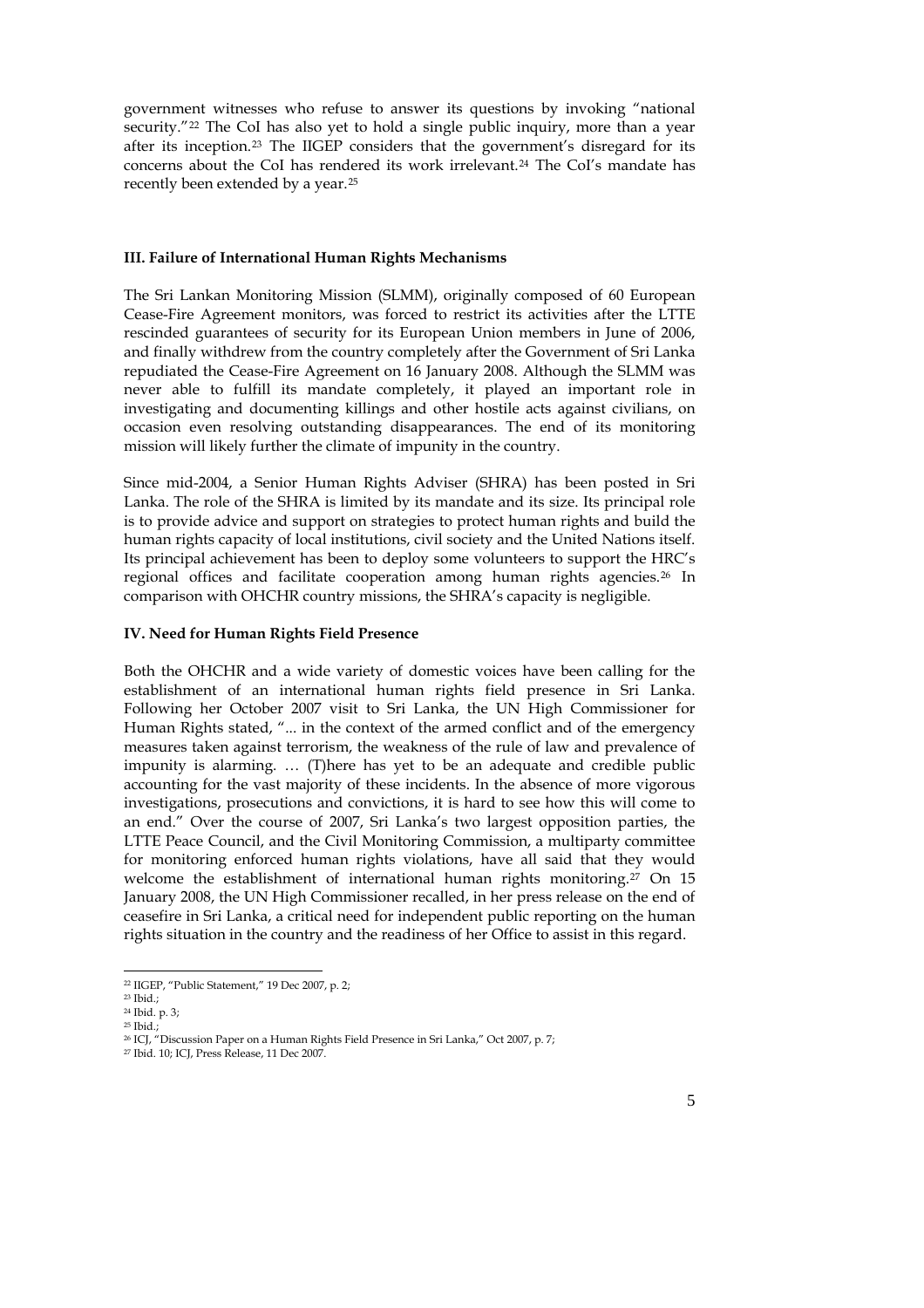#### **V. Mandate of the OHCHR's Human Rights Field Presence**

An international human rights field presence would need to have a range of monitoring, investigative, and capacity-building functions. It would need to be able to verify allegations of human rights violations by all parties to the conflict and be present throughout the country. It would need to have access to all LTTE-controlled areas, to government and state authorities, and other parties involved in the conflict. The Memorandum of Understanding (MoU) would need to allow the presence to interview anyone freely and in private and to receive information from all sources, including local human rights organizations, combatants, civilians, and government personnel. The field presence would need to have the right to issue public statements and reports and would report to the High Commissioner for Human Rights. The MoU would also need to include a commitment from the authorities to take responsible and remedial action necessary to comply with Sri Lanka's human rights obligations, including investigating and prosecuting those responsible for violations.

Past experience also shows that it is possible to set up an international human rights field presence in the absence of a peace agreement between warring parties. In fact, experience in Guatemala and El Salvador shows that implementing human rights obligations can serve as a confidence-building measure helping to set the stage for further development of a peace process.

## **VI. Conclusions**

**The ICJ calls on the Human Rights Council to:** 

- **Condemn attacks by all parties on civilians, including aid workers;**
- **Express concern at the end of Cease-Fire Agreement on 16 January 2008;**
- **Urge the Government of Sri Lanka:** 
	- **i) To respect international humanitarian and human rights law, and refrain from disproportionate and indiscriminate use of force;**
	- **ii) To investigate the violations of human rights, and disproportionate and indiscriminate use of force and other violations of international humanitarian law committed by Government and LTTE forces;**
	- **iii) To ensure the adequate completion of investigations into the killings of aid workers by restoring the impartiality of the Presidential Commission of Inquiry and encouraging it to use its legal investigative powers to their full extent, with the continued assistance of the International Independent Group of Eminent Persons;**
	- **iv) To ensure the ability of existing relevant institutions to adequately safeguard against the gross violations of human rights and serious violations of international humanitarian law;**
	- **v) To appoint members of the Constitutional Council, allowing this body to return to existence and resume its constitutional function of approving high-level appointments within the justice system;**
	- **vi) To move with all due speed to complete the creation of a witness protection program;**
	- **vii) To agree to the establishment of an OHCHR field presence, which mandate would allow for unfettered access to monitor and investigate human rights violations and abuses by all parties to the internal armed conflict, and promote remedial measures, including criminal**